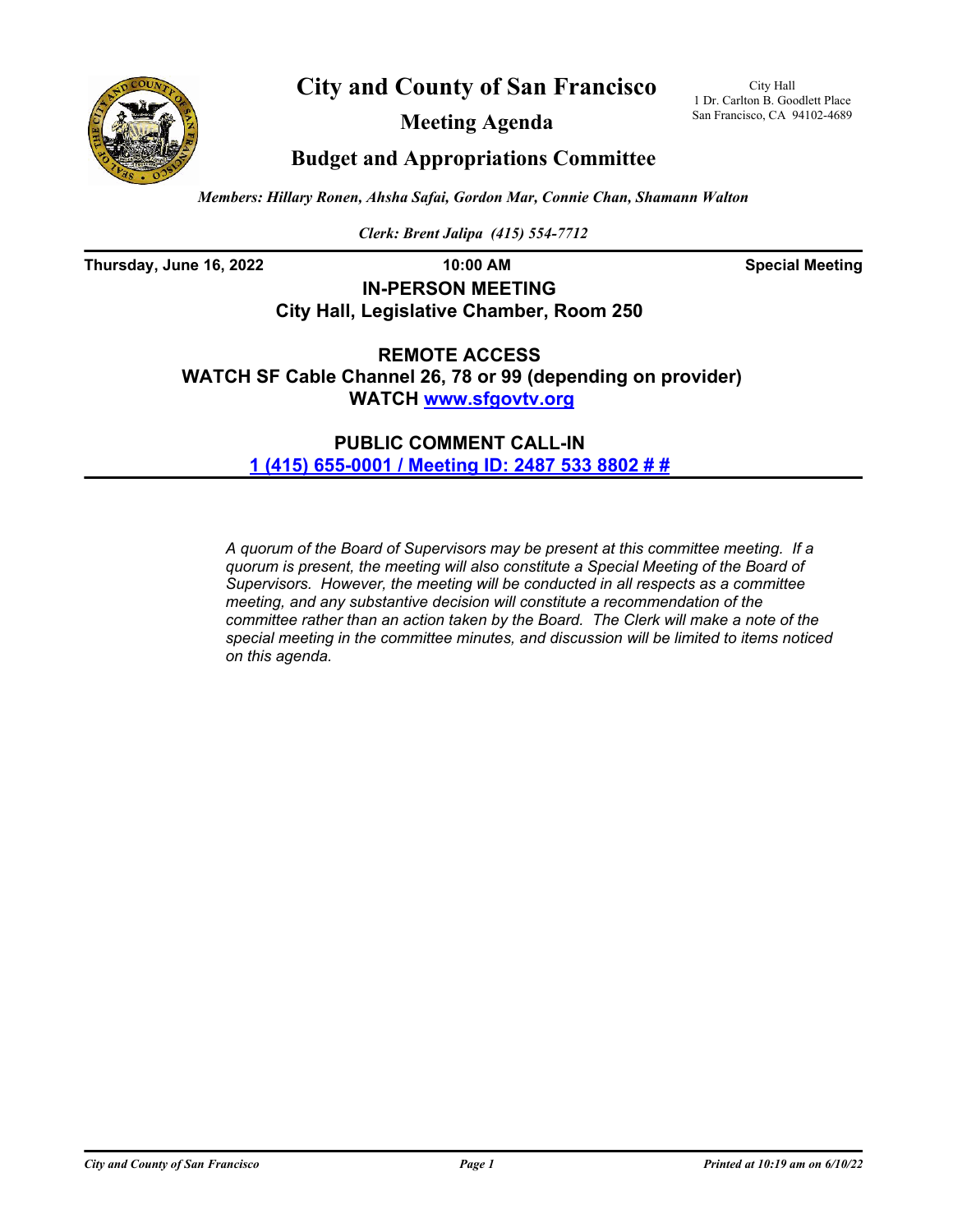# **Remote Access to Information and Participation**

*The Board of Supervisors and its committees will convene hybrid meetings that will allow in-person attendance, remote access, and public comment via teleconference. Visit the SFGovTV website at [\(www.sfgovtv.org\)](www.sfgovtv.org) to stream the live meetings and watch meetings on demand or watch live meetings on San Francisco Cable Channels 26, 78 or 99 (depending on your provider). Members of the public may provide public comment in-person at the above noticed location or remotely via teleconference (detailed instructions available at: [https://sfbos.org/remote-meeting-call\)](https://sfbos.org/remote-meeting-call). Individuals who wish to share documents during a hearing must provide them to the Clerk 48 hours in advance [\(brent.jalipa@sfgov.org\)](mailto:brent.jalipa@sfgov.org); equipment is not available to share hard copy documents received in-person.*

*Members of the public attending in-person may be required to wear masks or adhere to current orders, please visit [https://sfbos.org/in\\_person\\_meeting\\_guidelines](https://sfbos.org/in_person_meeting_guidelines) for the current guidelines.*

*Members of the public may also submit their comments by email to: [brent.jalipa@sfgov.org;](mailto:brent.jalipa@sfgov.org) all comments received will be made a part of the official record. Regularly scheduled Budget and Finance Committee Meetings begin at 10:30 a.m. every Wednesday of each month. Committee agendas and their associated documents are available at [https://sfbos.org/committees.](https://sfbos.org/committees)*

*PUBLIC COMMENT CALL IN [1 \(415\) 655-0001 / Meeting ID:](tel:+14156550001,,24875338802#,,#) 2487 533 8802 # # (Press \*3 to enter the speaker line)*

*Please visit the Board's website [\(www.sfbos.org\)](https://sfbos.org) regularly to be updated on the current situation as it affects the legislative process. For more information contact the Clerk, Brent Jalipa, at (415) 554-7712 or [brent.jalipa@sfgov.org.](mailto:brent.jalipa@sfgov.org)*

# **ROLL CALL AND ANNOUNCEMENTS**

# **COMMUNICATIONS**

# **AGENDA CHANGES**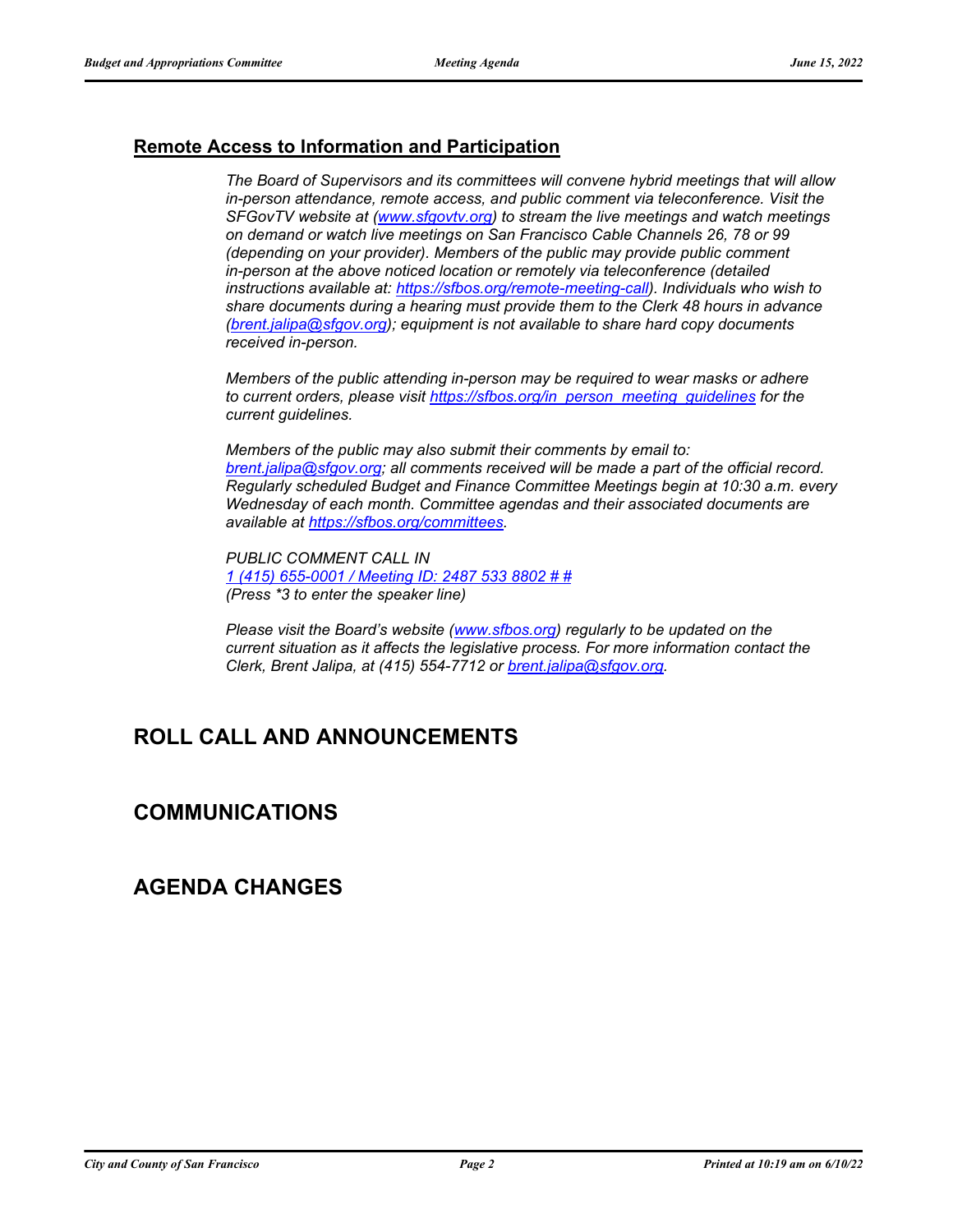# **REGULAR AGENDA**

# **1. [220669](http://sfgov.legistar.com/gateway.aspx?m=l&id=38861) [Budget and Appropriation Ordinance for Departments - FYs 2022-2023 and 2023-2024]**

# **Sponsor: Mayor**

Budget and Appropriation Ordinance appropriating all estimated receipts and all estimated expenditures for Departments of the City and County of San Francisco as of June 1, 2022, for the Fiscal Years (FYs) ending June 30, 2023, and June 30, 2024.

6/1/22; RECEIVED.

6/7/22; ASSIGNED to the Budget and Appropriations Committee.

*The following departments are scheduled to appear before the Budget and Appropriations Committee on June 16, 2022:*

*Public Health, Department of Human Services, Department of Homlessness and Supportive Housing, Department of Civil Service Status of Women, Department of Asian Art Museum Fine Arts Museum Academy of Sciences Arts Commission War Memorial Recreation and Park Department Children, Youth and Their Families, Department of Early Care and Education, Office of Emergency Management, Department of Human Resources, Department of*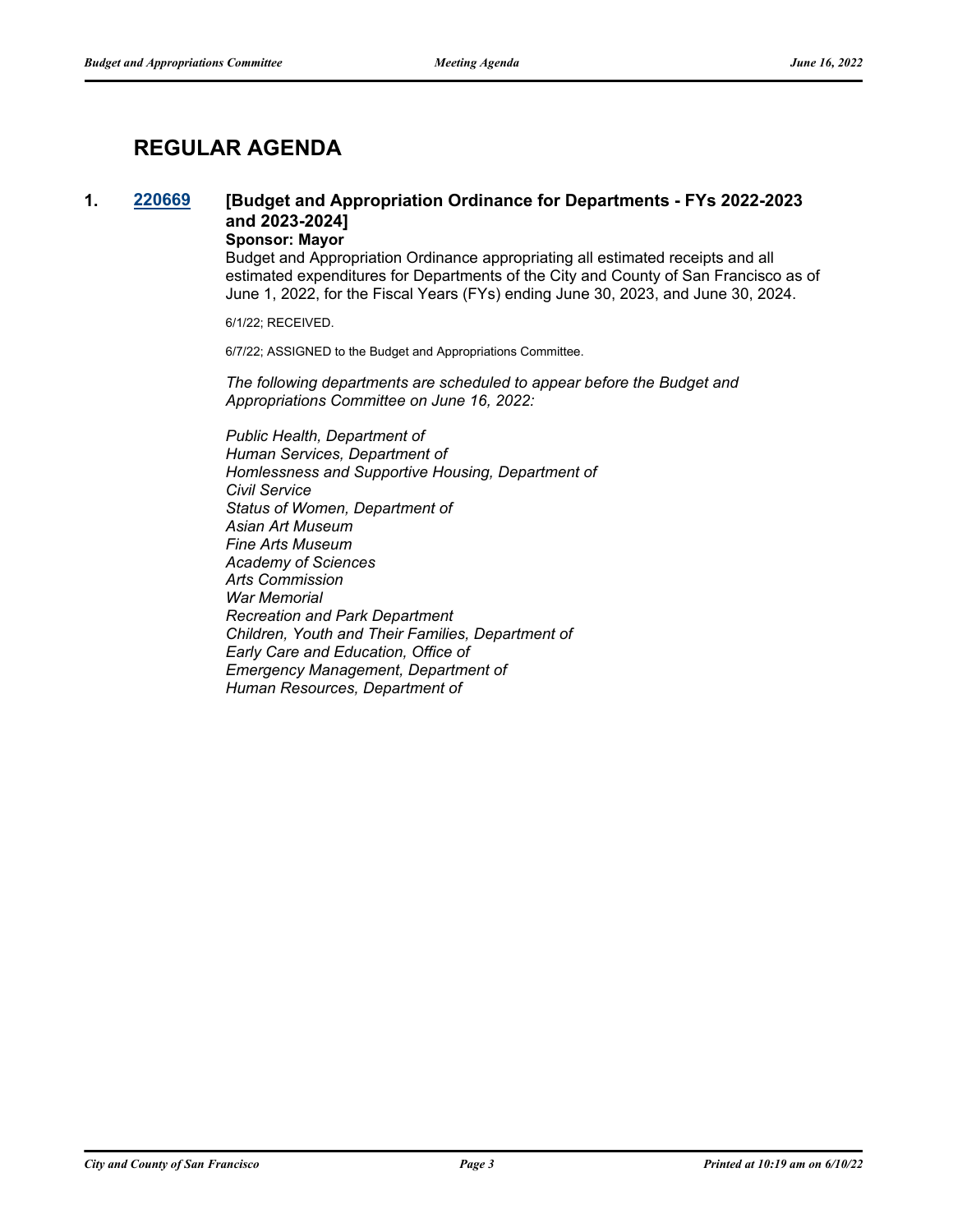#### **2. [220670](http://sfgov.legistar.com/gateway.aspx?m=l&id=38862) [Annual Salary Ordinance - FYs 2022-2023 and 2023-2024] Sponsor: Mayor**

Annual Salary Ordinance enumerating positions in the Annual Budget and Appropriation Ordinance for the Fiscal Years (FYs) ending June 30, 2023, and June 30, 2024, continuing, creating, or establishing these positions; enumerating and including therein all positions created by Charter or State law for which compensations are paid from City and County funds and appropriated in the Annual Appropriation Ordinance; authorizing appointments or continuation of appointments thereto; specifying and fixing the compensations and work schedules thereof; and authorizing appointments to temporary positions and fixing compensations therefore.

6/1/22; RECEIVED.

6/7/22; ASSIGNED to the Budget and Appropriations Committee.

*The following departments are scheduled to appear before the Budget and Appropriations Committee on June 16, 2022:*

*Public Health, Department of Human Services, Department of Homlessness and Supportive Housing, Department of Civil Service Status of Women, Department of Asian Art Museum Fine Arts Museum Academy of Sciences Arts Commission War Memorial Recreation and Park Department Children, Youth and Their Families, Department of Early Care and Education, Office of Emergency Management, Department of Human Resources, Department of*

## **3. [220686](http://sfgov.legistar.com/gateway.aspx?m=l&id=38878) [Health Code - Patient Rates for FYs 2022-2023 and 2023-2024] Sponsor: Mayor**

Ordinance amending the Health Code to set patient rates and rates for other services provided by the Department of Public Health, for Fiscal Years (FYs) 2022-2023 and 2023-2024.

6/1/22; RECEIVED.

6/7/22; ASSIGNED to the Budget and Appropriations Committee.

## **4. [220688](http://sfgov.legistar.com/gateway.aspx?m=l&id=38880) [Accept and Expend Grants - Recurring State Grant Funds - Department of Public Health - FY2022-2023] Sponsor: Mayor**

Resolution authorizing the acceptance and expenditure of State grant funds by the San Francisco Department of Public Health for Fiscal Year (FY) 2022-2023.

6/1/22; RECEIVED.

6/7/22; RECEIVED AND ASSIGNED to the Budget and Appropriations Committee.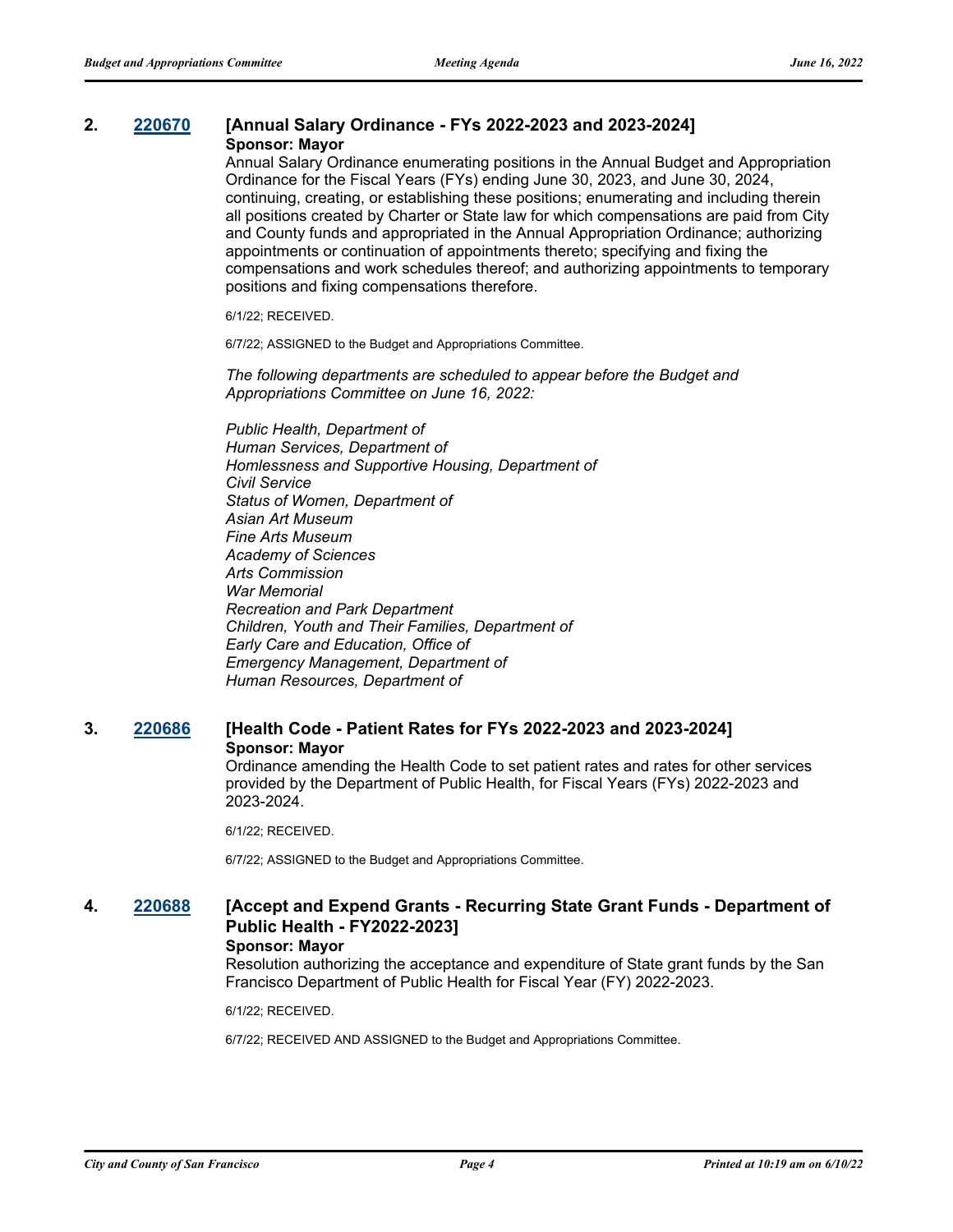## **5. [220690](http://sfgov.legistar.com/gateway.aspx?m=l&id=38882) [Homelessness and Supportive Housing Fund - FYs 2022-2023 and 2023-2024 Expenditure Plan] Sponsor: Mayor**

Resolution approving the Fiscal Years (FYs) 2022-2023 and 2023-2024 Expenditure Plan for the Department of Homelessness and Supportive Housing Fund.

6/1/22; RECEIVED.

6/7/22; RECEIVED AND ASSIGNED to the Budget and Appropriations Committee.

# **6. [220687](http://sfgov.legistar.com/gateway.aspx?m=l&id=38879) [Park Code - Marina West Harbor Fees]**

#### **Sponsor: Mayor**

Ordinance amending the Park Code to impose a surcharge in addition to the license fees for berthing at the Marina West Harbor, to help fund the cost of dredging activities at the West Harbor; and affirming the Planning Department's determination under the California Environmental Quality Act.

6/1/22; RECEIVED.

6/5/22; NOTICED.

6/6/22; REFERRED TO DEPARTMENT.

6/7/22; ASSIGNED to the Budget and Appropriations Committee.

6/7/22; RESPONSE RECEIVED.

6/10/22; NOTICED.

## **7. [220693](http://sfgov.legistar.com/gateway.aspx?m=l&id=38885) [Agreement Amendment - Francisco Park Conservancy - Fund Maintenance of Francisco Park - Credit of \$443,000] Sponsor: Mayor**

Resolution authorizing the Recreation and Park Department to amend its agreement with the Francisco Park Conservancy (FPC), to provide FPC a credit of up to \$443,000 against its obligation to fund maintenance at Francisco Park over the next five years, to account for a portion of project cost increases generated by PG&E construction requirements.

6/1/22; RECEIVED.

6/7/22; RECEIVED AND ASSIGNED to the Budget and Appropriations Committee.

# **8. [220684](http://sfgov.legistar.com/gateway.aspx?m=l&id=38876) [Business and Tax Regulations, Health Codes - Emergency Medical Services Fees]**

## **Sponsor: Mayor**

Ordinance amending the Business and Tax Regulations Code to update emergency medical services fees to reflect amounts authorized under annual adjustment provisions and require fees for stroke centers; and amending the Health Code to include a definition of stroke center. (Mayor)

6/1/22; RECEIVED.

6/5/22; NOTICED.

6/7/22; ASSIGNED to the Budget and Appropriations Committee.

6/10/22; NOTICED.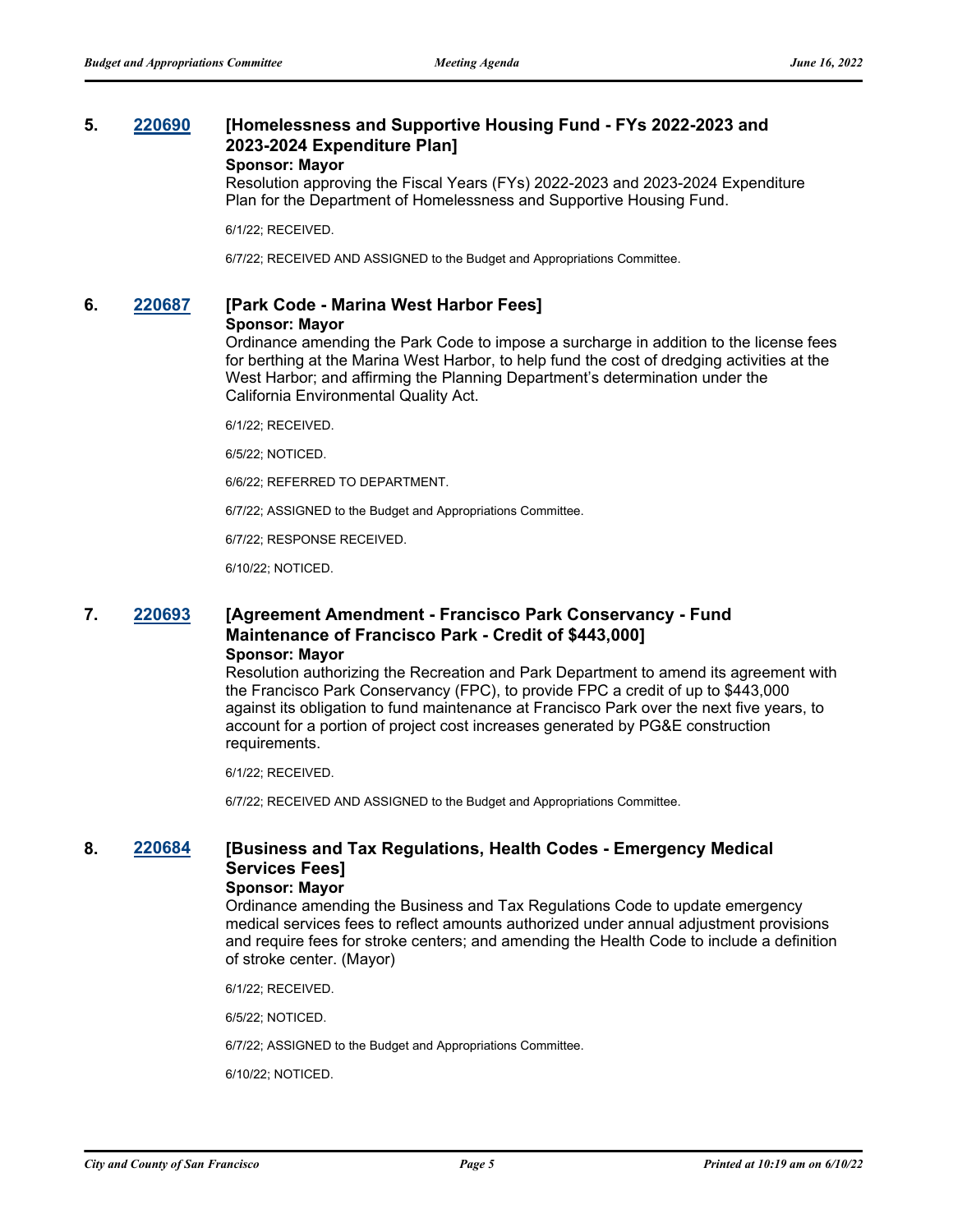# **ADJOURNMENT**

# **LEGISLATION UNDER THE 30-DAY RULE**

*NOTE: The following legislation will not be considered at this meeting. Board Rule 3.22 provides that when an Ordinance or Resolution is introduced which would CREATE OR REVISE MAJOR CITY POLICY, the Committee to which the legislation is assigned shall not consider the legislation until at least thirty days after the date of introduction. The provisions of this rule shall not apply to the routine operations of the departments of the City or when a legal time limit controls the hearing timing. In general, the rule shall not apply to hearings to consider subject matter when no legislation has been presented, nor shall the rule apply to resolutions which simply URGE action to be taken.*

*(There is no legislation pending under the 30-Day Rule.)*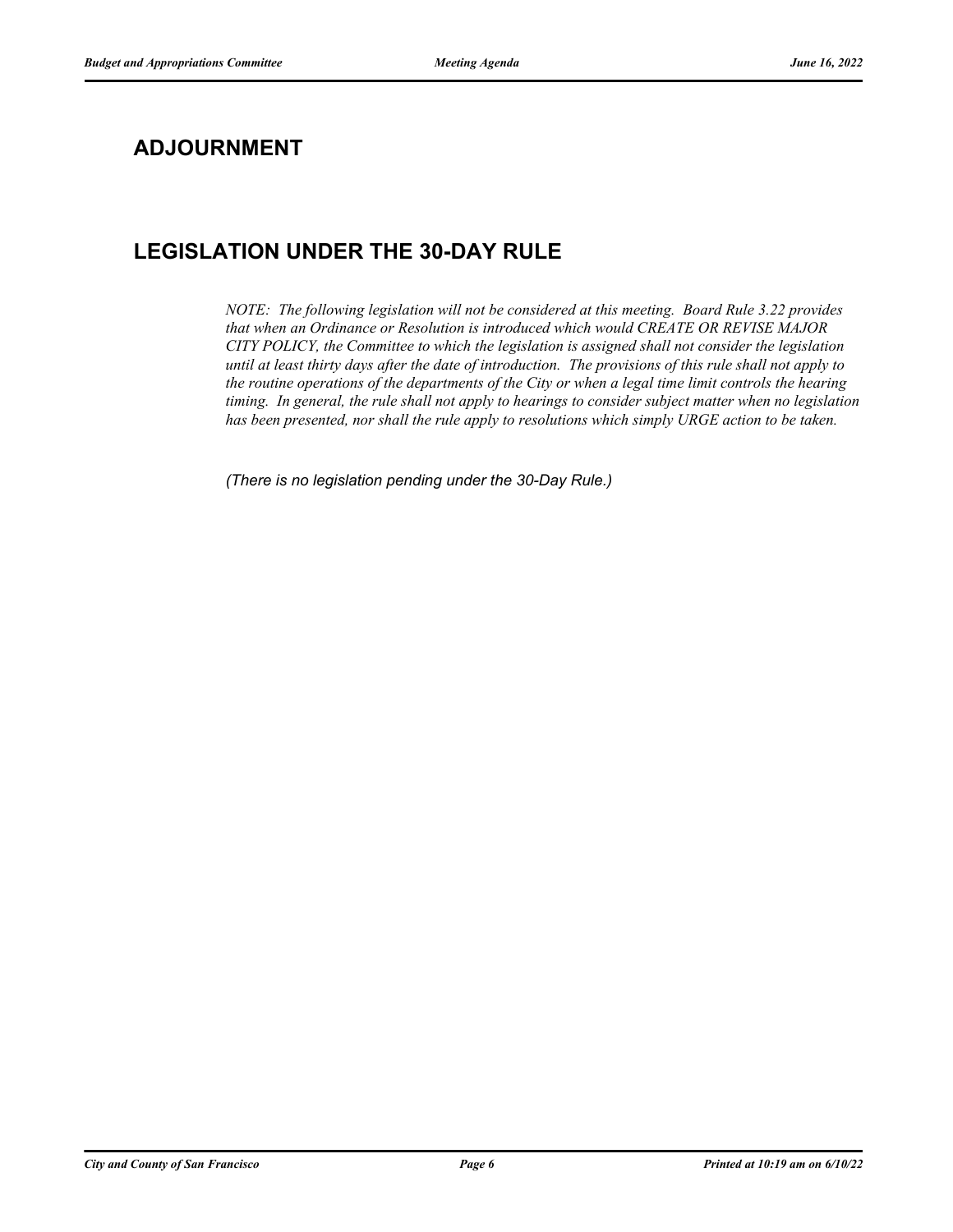## **Agenda Item Information**

Each item on the Consent or Regular agenda may include the following documents:

1) Legislation

2) Budget and Legislative Analyst report

3) Department or Agency cover letter and/or report

4) Public correspondence

These items are available for review at City Hall, 1 Dr. Carlton B. Goodlett Place, Room 244, Reception Desk or at https://sfbos.org/legislative-research-center-lrc.

#### **Meeting Procedures**

The Board of Supervisors is the legislative body of the City and County of San Francisco. The Board has several standing committees where legislation is the subject of hearings at which members of the public are urged to testify. The full Board does not hold a second public hearing on measures which have been heard in committee.

Board procedures do not permit: 1) persons in the audience to vocally express support or opposition to statements by Supervisors or by other persons testifying; 2) ringing and use of cell phones, pagers, and similar sound-producing electronic devices; 3) bringing in or displaying signs in the meeting room; and 4) standing in the meeting room. Each member of the public will be allotted the same maximum number of minutes to speak as set by the President or Chair at the beginning of each item or public comment, excluding City representatives; except that public speakers using interpretation assistance will be allowed to testify for twice the amount of the public testimony time limit. If simultaneous interpretation services are used, speakers will be governed by the public testimony time limit applied to speakers not requesting interpretation assistance. Members of the public who want a document displayed should provide in advance of the meeting to the Clerk of the Board (bos.legislation@sfgov.org), clearly state such during testimony, and subsequently request the document be removed when they want the screen to return to live coverage of the meeting. Hard copy documents may no be shared during in-person meetings.

IMPORTANT INFORMATION: The public is encouraged to testify at Committee meetings. Persons unable to attend the meeting may submit to the City, by the time the proceedings begin, written comments regarding the agenda items. These comments will be made a part of the official public record and shall be brought to the attention of the Board of Supervisors. Written communications expected to be made a part of the official file should be submitted to the Clerk of the Board or Clerk of a Committee: 1 Dr. Carlton B. Goodlett Place, Room 244, San Francisco, CA 94102. Communications which are not received prior to the hearing may be delivered to the Clerk of the Board or Clerk of the Committee and will be shared with the Members.

COPYRIGHT: All system content that is broadcasted live during public proceedings is secured by High-bandwidth Digital Content Protection (HDCP), which prevents copyrighted or encrypted content from being displayed or transmitted through unauthorized devices. Members of the public who wish to utilize chamber digital, audio and visual technology may not display copyrighted or encrypted content during public proceedings.

AGENDA PACKET: Available on the internet at https://www.sfbos.org/meetings. Meetings are cablecast on SFGovTV, the Government Channel, at www.sfgovtv.org or Cable Channels 26, 78 or 99 (depending on your provider). For USB copies call (415) 554-4188.

LANGUAGE INTERPRETERS: Language services are available in Spanish, Chinese and Filipino at all regular and special Board and Committee meetings if made at least 48 hours in advance of the meeting to help ensure availability. For more information or to request services: Contact Wilson Ng or Arthur Khoo at (415) 554-5184.

傳譯服務: 所有常規及特別市參事會會議和常務委員會會議將提供西班牙文, 中文以及菲律賓文的傳譯服務, 但必須 在會議前最少48小時作出請求, 以確保能獲取到傳譯服務. 將因應請求提供交替傳譯服務, 以便公眾向有關政府機構 發表意見. 如需更多資訊或請求有關服務, 請致電(415) 554-5184聯絡我們.

AVISO EN ESPAÑOL: Los servicios de idiomas están disponibles en español, chino, y filipino en todas las reunions regulares y reuniones especiales de la Junta, de los Comités, si se solicita por lo menos 48 horas antes de la reunión para ayudar a garantizar su disponibilidad. Para más información o solicitar servicios, por favor contactar a (415) 554-5184.

PAUNAWA: Mayroong serbisyong pang-wika sa Espanyol, Tsino at Pilipino para sa lahat ng mga regular at espesyal na pagpupulong ng Board, at Komite ng Board. Sa kasalukuyan, mayroong serbisyo sa wikang Pilipino na maaaring hilingin, 48